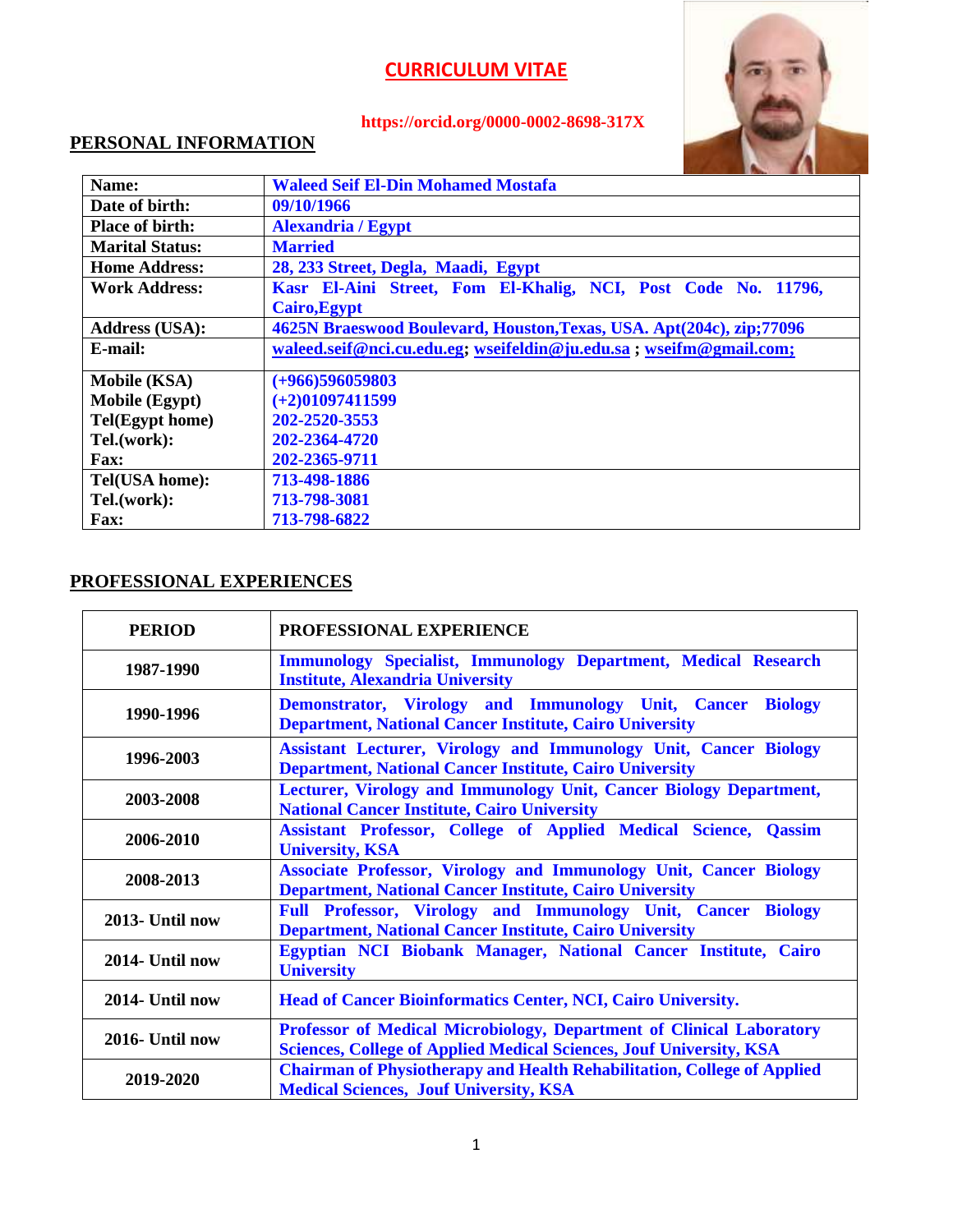### **QUALIFICATIONS**

| <b>PERIOD</b>       | <b>QUALIFICATION</b>                                                       |  |
|---------------------|----------------------------------------------------------------------------|--|
| Jan., 2013          | Obtaining Full Professor Promotion by the Committee of Medical             |  |
|                     | Microbiology & Immunology, Faculty of Medicine, Cairo University           |  |
| Feb., 2008          | <b>Obtaining Assistant Professor Promotion by the Committee of Medical</b> |  |
|                     | Microbiology & Immunology, Faculty of Medicine, Cairo University           |  |
| Feb., 2003          | Ph.D. in Cancer Biology (Virology and Immunology), NCI, Cairo University   |  |
| Dec., 1996          | M.Sc. in Microbiology, Cairo University, Egypt.                            |  |
| Nov., 1995          | <b>MBBS</b> in Medicine, Alexandria University                             |  |
| Nov., 1990          | M.Sc. in Immunology, Medical Research Institute, Alexandria University     |  |
| <b>August, 2005</b> | Diploma in computer science programming, (500 hours) from Institute of     |  |
|                     | <b>Statistical Studies, and Research (ISSR), Cairo University</b>          |  |
| <b>May, 1987</b>    | <b>B.Sc. in Microbiology, Faculty of Science, Alexandria University</b>    |  |

### **AWARDS**

| <b>PERIOD</b>  | <b>AWARD</b>                                                                     |  |
|----------------|----------------------------------------------------------------------------------|--|
|                | Ph.D. Fellowship for advanced training program of Diagnostic Molecular           |  |
| 1999-2000      | Biology in USA, Maryland, Baltimore, University of Maryland School of            |  |
|                | <b>Medicine, Pathology Department</b>                                            |  |
| 2005           | Internship in computer science programming (500 hours), from Institute           |  |
|                | of Statistical Studies and Research (ISSR), Cairo University                     |  |
| 2006-2010      | NCI, Cairo University has nominated me to work on loan to Saudi Arabia           |  |
|                | for 4 years, Qassim University, College of Medical Applied Sciences,             |  |
|                | <b>Microbiology Department</b>                                                   |  |
| 2013-2014      | <b>Postdoc visiting Prof. Fellows in Bioinformatics and Biobanking at Baylor</b> |  |
|                | <b>College of Medicine, Houston, Texas, USA.</b>                                 |  |
| 2016-until now | NCI, Cairo University has nominated me to work on loan to Saudi Arabia           |  |
|                | ,Jouf University, College of Medical Applied Sciences,<br><b>Clinical</b>        |  |
|                | <b>Laboratories Department</b>                                                   |  |

### **MEMBERSHIPS**

| <b>STATUS</b>                 | <b>JOURNAL'S NAME</b>                                           |
|-------------------------------|-----------------------------------------------------------------|
| (Active)                      | <b>Egyptian Cancer Society (ECS)</b>                            |
| (New contributing)<br>member) | <b>American Society of Microbiology (ASM)</b>                   |
| (Active)                      | <b>Egyptian Society of Medical Microbiology (ESMM)</b>          |
| (Active)                      | <b>Egyptian Society of Virology</b>                             |
| (New member)                  | <b>American Society for Clinical Laboratory science (ASCLS)</b> |
| (Active)                      | <b>Egyptian Society of Immunology</b>                           |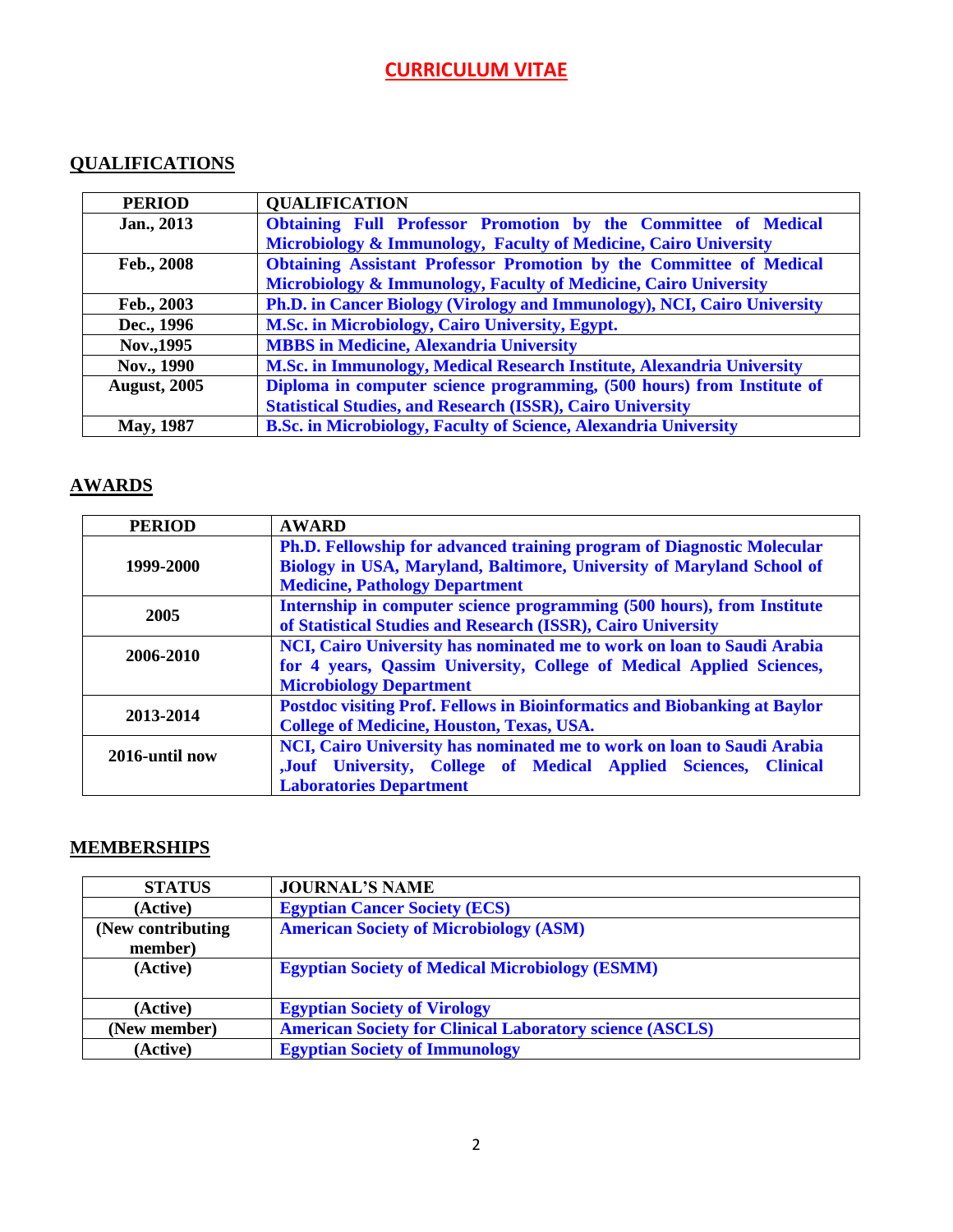### **CONFERENCES**

|                         | <b>DATE</b>      | <b>NAME &amp; SITE OF CONFERENCE</b>                                                                                                                                                                                               |  |
|-------------------------|------------------|------------------------------------------------------------------------------------------------------------------------------------------------------------------------------------------------------------------------------------|--|
| 1                       | 28-30/03/2001    | Fifth International Conference of Oncology "Breast cancer"<br>Faculty of Medicine, Suez Canal University, Sharm El-Sheik,<br><b>Egypt</b>                                                                                          |  |
| $\boldsymbol{2}$        | 6-7/03/2003      | The 11th Annual Conference of the Medical Society of Medical<br>Microbiology (ESMM) "Infection and Cancer Opportunism,<br><b>Diagnosis and Treatment" Alexandria, Egypt</b>                                                        |  |
| 3                       | 28-30/03/2004    | The 8th International Conference of Oncology "Gastrointestinal<br>Malignancies". Faculty of Medicine, Suez Canal University, Ain-<br><b>El-Soukhna, Egypt</b>                                                                      |  |
| $\overline{\mathbf{4}}$ | 24-25/04/2004    | <b>Annual Scientific Congress</b><br>of the Egyptian Society<br><b>of</b><br><b>Biochemistry and Molecular Biology (ESBMB). Cairo, Egypt</b>                                                                                       |  |
| 5                       | 7-8/12/2004      | The First Conference of Virology for the Egyptian Society of<br>Virology in Collaboration with the Arab Council for Graduate<br><b>Studies and Scientific Research. Faculty of Veterinary Medicine,</b><br><b>Cairo University</b> |  |
| 6                       | 26-29/11/2005    | The International Conference of Genitourinary Cancer for<br><b>European Society of Medical Oncology (ESMO) in Collaboration</b><br>with National Cancer Institute Cairo University                                                 |  |
| 7                       | 31/07-03/08/2010 | BIT's 1st World Congress of Virus and Infections-2010 (WCVI-<br>2010). Poster abstract, held in Busan, Republic of Korea                                                                                                           |  |
| 8                       | 29-31/10/2010    | Joint International Conference of NCI Egypt, EORTIC and<br><b>MMOF (Lung and Breast Cancer), Approaches to better survival</b><br>and quality of life in cancer                                                                    |  |
| $\boldsymbol{9}$        | 11-12/11/2010    | The 4th Annual International Stem Cell Conference in Egypt                                                                                                                                                                         |  |
| 10                      | 4-5/01/2012      | The 33rd Annual Conference of the Egyptian Society of<br>Hematology in collaboration with the Egyptian Association of<br><b>Transfusion Medicine, Marriott hotel, Cairo, Egypt.</b>                                                |  |
| 11                      | 3-5/04/2013      | NCI 45 Years Against Cancer in Egypt, Updates on Breast and<br><b>GIT Cancer. (45th anniversary of National Cancer Institute Cairo</b><br><b>University), Sheraton hotel, Cairo, Egypt</b>                                         |  |
| 12                      | 29/11-01/12/2014 | <b>Training workshop in Bioinformatics that held at Cairo University</b><br><b>Research Park, Faculty of Agriculture, Cairo University.</b>                                                                                        |  |
| 13                      | 9-10/12/2014     | <b>Open Specimen community meeting for Biobanking at St. Louis</b><br><b>USA</b>                                                                                                                                                   |  |
| 14                      | 21-23/11/2016    | 14th world Cancer convention at Dubai, UAE.                                                                                                                                                                                        |  |

### **LANGUAGES**

| Language       | <b>Reading</b>   | Writing          | <b>Speaking</b>  |
|----------------|------------------|------------------|------------------|
| <b>English</b> | <b>Excellent</b> | <b>Excellent</b> | <b>Very good</b> |
| French         | <b>Very good</b> | <b>Very good</b> | Good             |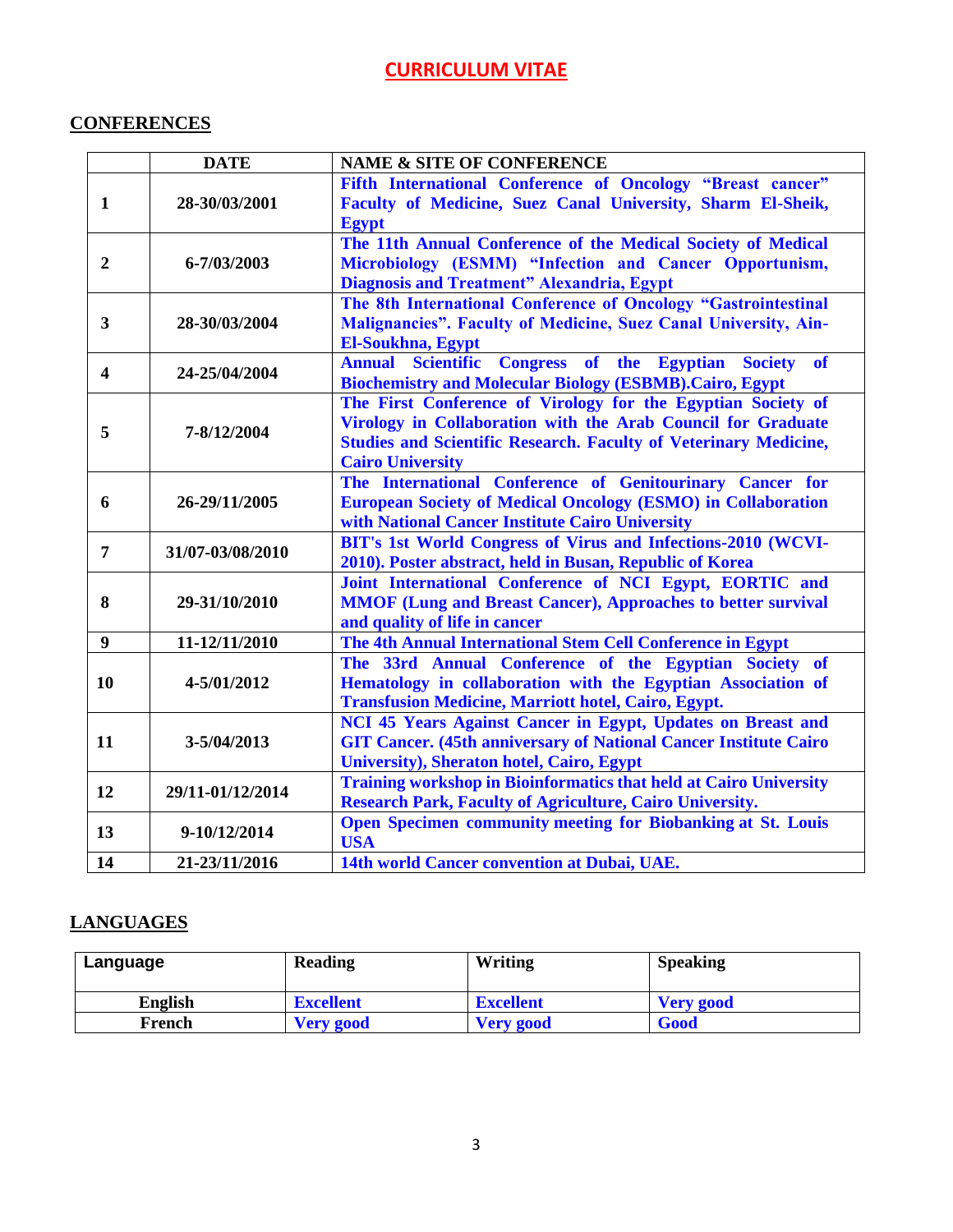#### **WORKSHOPS**

|                         | <b>DATE</b>      | <b>NAME &amp; SITE OF WORKSHOP</b>                                    |
|-------------------------|------------------|-----------------------------------------------------------------------|
|                         |                  | <b>UICC Training Course in Electron Microscopy, held at Clinical</b>  |
| 1                       | 25-30/11/1996    | Pathology Department, National Cancer Institute, Cairo                |
|                         |                  | <b>University.</b>                                                    |
| $\overline{2}$          | 27-29/04/2004    | Bioinformatics: Concepts and applications. Faculty of Science,        |
|                         |                  | <b>Alexandria</b><br><b>University, Egypt</b>                         |
|                         |                  | The fifth Flow Cytometry Workshop. On applications of Flow            |
| $\mathbf{3}$            | 09-13/10/2004    | <b>Cytometry in Clinical Practice. Bone Marrow Transplantation</b>    |
|                         |                  | Lab Unit, National Cancer Institute, Cairo University.                |
|                         | 27/11/2004-      | <b>Faculty and Leadership Development Project, (Six Workshops) in</b> |
| $\overline{\mathbf{4}}$ | 06/01/2005       | <b>Cairo University, Egypt.</b>                                       |
| 5                       | 26/01-27/08/2005 | Training course for 6 months in programming of<br>computer, in        |
|                         |                  | ISSR, Cairo University, (500 hours).                                  |
|                         |                  | Training course on Ancillary techniques in tumor pathology,           |
| 6                       | 18-21/12/2005    | Molecular Pathology, Pathology Department, NCI, Cairo                 |
|                         |                  | <b>University.</b>                                                    |
|                         |                  | Course of Statistical analysis using SPSS Statistical computer        |
| 7                       | 20-27/07/2006    | program, in Computer Center, Faculty of Pharmacy, Cairo               |
|                         |                  | <b>University.</b>                                                    |
| 8                       | 07-08/08/2006    | Analysis of Research Results at Medical Technology Center,            |
|                         |                  | <b>University of Alexandria, Egypt.</b>                               |
|                         |                  | <b>SPSS Applications in Academic Research, in Qassim University,</b>  |
| 9                       | 15-16/04/2007    | Ministry of Higher Education, Kingdom of Saudi Arabia (KSA),          |
|                         |                  | <b>April 15-16, 2007</b>                                              |
| 10                      | 10/11/2010       | The 4th Annual International Stem Cell Conference in Egypt            |
| 11                      | 11-13/10/2010    | <b>Faculty and Leadership Development Project in Cairo University</b> |
|                         |                  | for training course in "International Publishing of Research".        |
| 12                      | 07-09/02/2011    | <b>Faculty and Leadership Development Project in Cairo University</b> |
|                         |                  | for training course in "Quality Standards in Teaching".               |
| 13                      | 23-25/05/2011    | <b>Faculty and Leadership Development Project in Cairo University</b> |
|                         |                  | for training course in "Use of Technology in Teaching".               |
| 14                      | 14-16/05/2012    | <b>Faculty and Leadership Development Project in Cairo University</b> |
|                         |                  | for training course in "Competitive Research Projects".               |
| 15                      | 05-07/06/2012    | <b>Faculty and Leadership Development Project in Cairo University</b> |
|                         |                  | for training course in "Meetings and Managing Time".                  |
| 16                      | 20-22/11/2012    | <b>Faculty and Leadership Development Project in Cairo University</b> |
|                         |                  | for training course in "Effective Presentation Skills".               |
| 17                      | 26-28/06/2012    | Real time PCR workshop in the Genome Unit, Faculty of                 |
|                         |                  | <b>Medicine, Cairo University.</b>                                    |
| 18                      | 11-15/07/2012    | Training workshop in Bioinformatics that held at Biotechnology        |
|                         |                  | <b>Centre, Faculty of Pharmacy, Cairo University, Egypt.</b>          |
|                         |                  | <b>Training course in Exams and Students Evaluation Systems that</b>  |
| 19                      | 30-31/03/2013    | held at Faculty and Leadership Development Center, Cairo              |
|                         |                  | <b>University.</b>                                                    |
| 20                      | 15-18/05/2013    | Training workshop in Advanced Bioinformatics that held at             |
|                         |                  | <b>Biotechnology Centre, Faculty of Pharmacy, Cairo University.</b>   |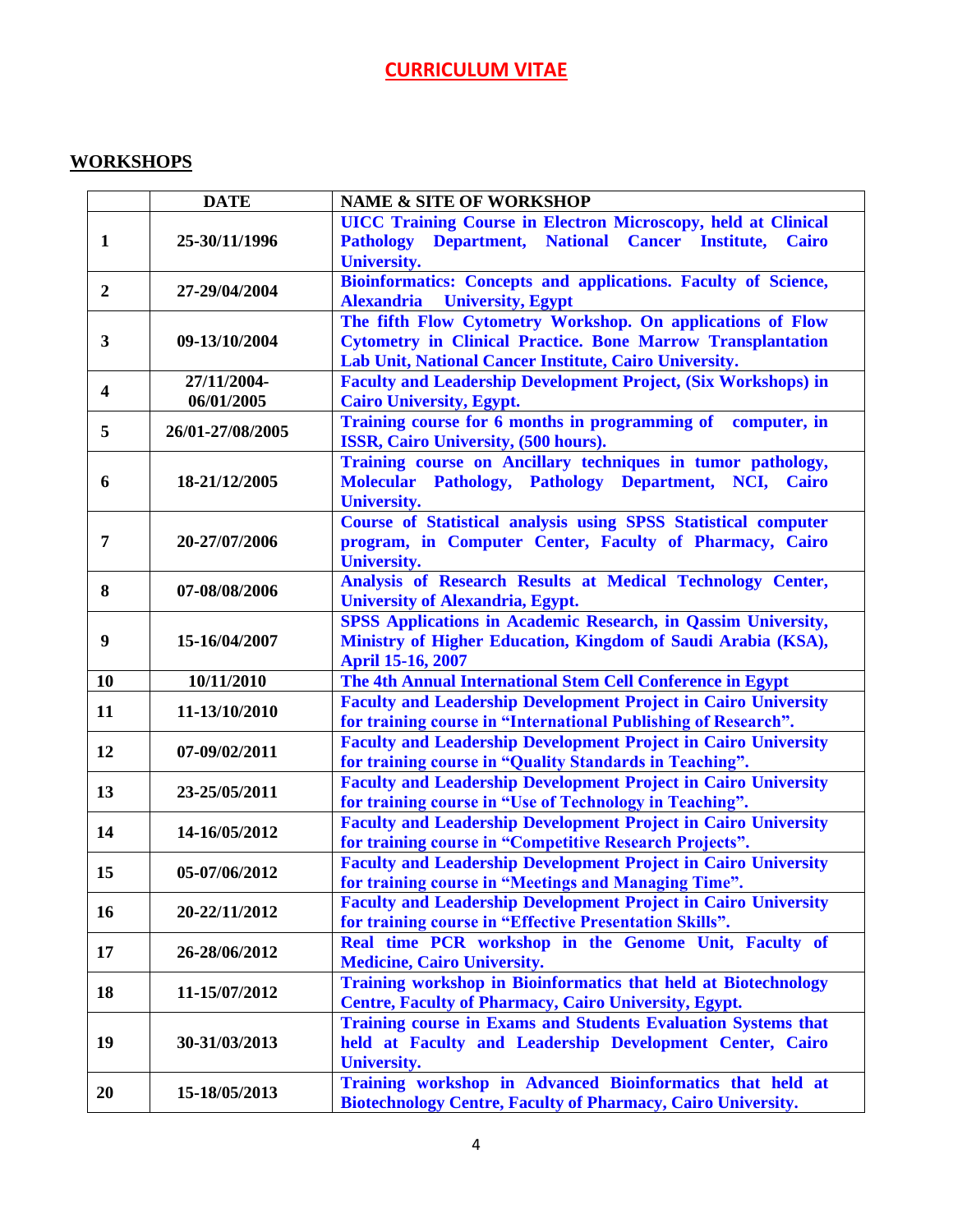### **PROJECTS**

|                         | <b>PERIOD</b> | <b>PROJECTS</b>                                                                                                                                                                                                                                            |
|-------------------------|---------------|------------------------------------------------------------------------------------------------------------------------------------------------------------------------------------------------------------------------------------------------------------|
| $\mathbf{1}$            | 1999-2004     | Major participant in a joint project between University of Maryland, School<br>of Medicine (USA) and Ministry of Health (Egypt). "Hepatitis C virus Project"<br>(HCP).                                                                                     |
| $\boldsymbol{2}$        | 2009-2010     | Major participant in a project financed by Scientific Research Dean (SRD),<br><b>Qassim University, KSA "Assessment of positive culture rate from samples of</b><br>microkeratome blade after routine laser in situ keratomileusis (LASIK)<br>procedures". |
| $\mathbf{3}$            | 2012-2013     | Major participant in a project funded by NCI-Cairo University, "Isolation and<br>activation of dendritic cells obtained from patients with breast cancer and<br>propagated Ex-Vivo"                                                                        |
| $\overline{\mathbf{4}}$ | 2012-2014     | Major participant in a project funded by NCI-Cairo University, "Multiplex<br>PCR for direct diagnosis of 6 major human herpes viruses infections in<br>pediatric cancer patients at National Cancer Institute of Egypt".                                   |
| 5                       | 2013-2015     | Major participant in a project for Immunotherapy for Breast Cancer<br>that funded by (P.CIQA), about one million Egyptian Pounds, Ministry of<br><b>Higher Education, Egypt.</b>                                                                           |
| 6                       | 2013-2016     | Major participant in a project for Cancer Genomics that funded by Science<br>and Technology Development Fund Innovation Grants (STDF-IG), about 10<br>million Egyptian Pounds, Ministry of Higher Education, Egypt.                                        |
| 7                       | 2013-2016     | Major participant in a project for Biobanking that funded by Science and<br>Technology Development Fund Innovation Grants (STDF-IG), about 10<br>million Egyptian Pounds, Ministry of Higher Education, Egypt.                                             |

### **FIELD OF EXPERIENCE**

| <b>Qualification</b> | <b>FIELD OF EXPERIENCE</b>                                    |
|----------------------|---------------------------------------------------------------|
|                      | -Enzyme linked Immunosorbent Assay (ELISA).                   |
|                      | -Line Immunoblotting (LIA) & Line Immuno Probe Assays (LiPA). |
|                      | -Polymerase Chain Reaction (PCR).                             |
|                      | -Immunohistochemistry techniques.                             |
|                      | -Culturing and identification of Bacteria, and Fungi.         |
|                      | - Mammalian Cell Culture                                      |
| <b>Well trained</b>  | - Tumor model of cancer in experimental animals               |
| for                  | - Stem cell therapy.                                          |
|                      | - HCV genotyping.                                             |
|                      | - Single Stranded Confirmatory Polymorphism (SSCP).           |
|                      | - Flowcytometry technique                                     |
|                      | - Manual and automated sequencing.                            |
|                      | - Statistical analysis                                        |
|                      | - Bioinformatics                                              |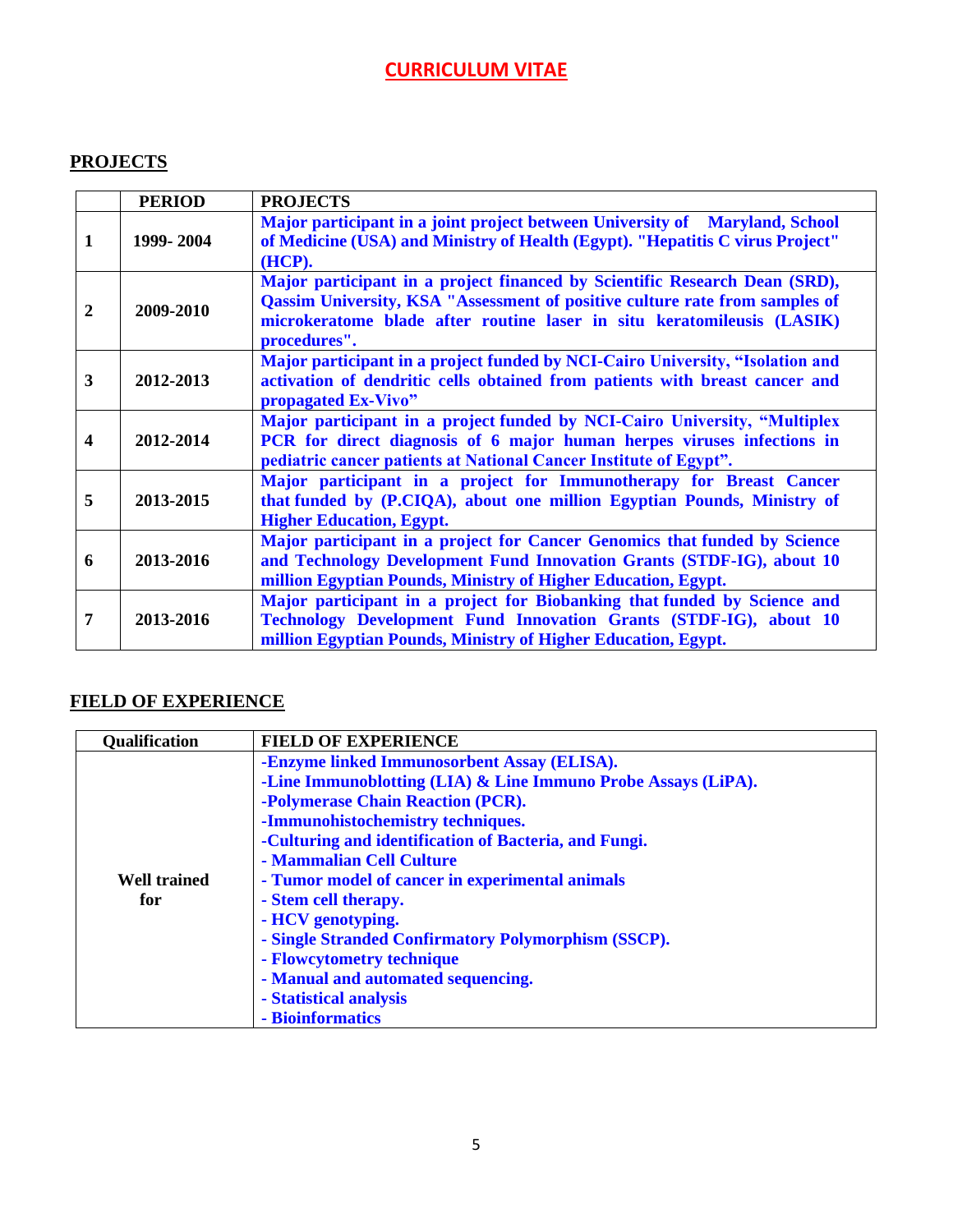### **TEACHING EXPERIENCE**

|                  | <b>PERIOD</b> | <b>TEACHING COURSES</b>                                                        |
|------------------|---------------|--------------------------------------------------------------------------------|
| $\mathbf{1}$     | $2004 - 2006$ | Cancer Biology course (32) for MD, MSc students of Pediatrics, Medical         |
|                  |               | <b>Oncology, Surgery, and Clinical Pathology, NCI, Cairo University</b>        |
| $\overline{2}$   | 2004 - 2006   | Viral Oncology course (37) for MD, MSc students of Pediatrics, Medical         |
|                  |               | <b>Oncology, Surgery, and Clinical Pathology, NCI, Cairo University</b>        |
| 3 <sup>1</sup>   |               | <b>Immunity in Viral Infection for MD, MSc students of Pediatrics, Medical</b> |
|                  | 2004 - 2006   | <b>Oncology, Surgery, and Clinical Pathology, NCI, Cairo University</b>        |
|                  |               | <b>Basic and Clinical Immunity for MD, MSc students of Pediatrics, Medical</b> |
| $\boldsymbol{4}$ | 2004 - 2006   | <b>Oncology, Surgery, Radiology, Cancer Biology, and Clinical Pathology,</b>   |
|                  |               | <b>NCI, Cairo University</b>                                                   |
|                  |               | Medical Bacteriology (421) for undergraduate students of Medical               |
| 5                | 2006 - 2010   | Laboratory Department, College of Applied Medical Science, Qassim              |
|                  |               | <b>University, KSA.</b>                                                        |
|                  |               | Medical Mycology (431) for undergraduate students of Medical                   |
| 6                | 2006 - 2010   | Laboratory Department, College of Applied Medical Science, Qassim              |
|                  |               | <b>University, KSA.</b>                                                        |
|                  |               | Microbial Genetics (495) for undergraduate students of Medical                 |
| 7                | 2006 - 2010   | Laboratory Department, College of Applied Medical Science, Qassim              |
|                  |               | <b>University, KSA.</b>                                                        |
|                  |               | <b>General Microbiology (420 MDL) for under graduate students of Medical</b>   |
| 8                | 2006 - 2010   | Laboratory Department, College of Applied Medical Science, Qassim              |
|                  |               | <b>University, KSA.</b>                                                        |
| 9                | 2006 - 2010   | Immunology (409) for undergraduate students of Medical Laboratory              |
|                  |               | Department, College of Applied Medical Science, Qassim University, KSA.        |
|                  |               | Food Microbiology (456) for undergraduate students of Medical                  |
| 10               | 2006 - 2007   | Laboratory Department, College of Applied Medical Science, Qassim              |
|                  |               | <b>University, KSA.</b>                                                        |
|                  | $2007 - 2010$ | Medical Genetics (322MDL) for undergraduate students of Medical                |
| 11               |               | Laboratory Department, College of Applied Medical Science, Qassim              |
|                  |               | <b>University, KSA.</b>                                                        |
| 12               | $2008 - 2010$ | <b>Biostatistics (225MDL) for undergraduate students of Medical Laboratory</b> |
|                  |               | Department, College of Applied Medical Science, Qassim University, KSA.        |
| 13               | $2009 - 2010$ | Diagnostic Molecular Biology (421MDL) for undergraduate students of            |
|                  |               | <b>Medical Laboratory Department, Qassim University, KSA.</b>                  |
| 14               | 2009 - 2010   | Applied Immunology and Hematology (422MDL) for undergraduate                   |
|                  |               | students of Medical Laboratory Department, Qassim University, KSA.             |
| 15               | 2011-2012     | Biology of Viral Infection (Biol-V712) for postgraduate students, NCI,         |
|                  |               | <b>Cairo University.</b>                                                       |
| 16               | 2011-2012     | Viruses Causing Cancer (Biol-V 709) for postgraduate students, NCI,            |
|                  |               | <b>Cairo University.</b>                                                       |
| 17               | $2011 - 2012$ | Viral Genetics (Biol-V707) for postgraduate students, NCI, Cairo               |
|                  |               | <b>University.</b>                                                             |
| 18               | 2014-2015     | Cancer Biology (advanced) (GBiol-703), for postgraduate students, NCI,         |
|                  |               | <b>Cairo University 2015.</b>                                                  |
| 19               | 2016-2017     | Basic & Clinical Immunology (CLS-414) for undergraduate students of            |
|                  |               | <b>Clinical Laboratory Department, College of Applied Medical Science,</b>     |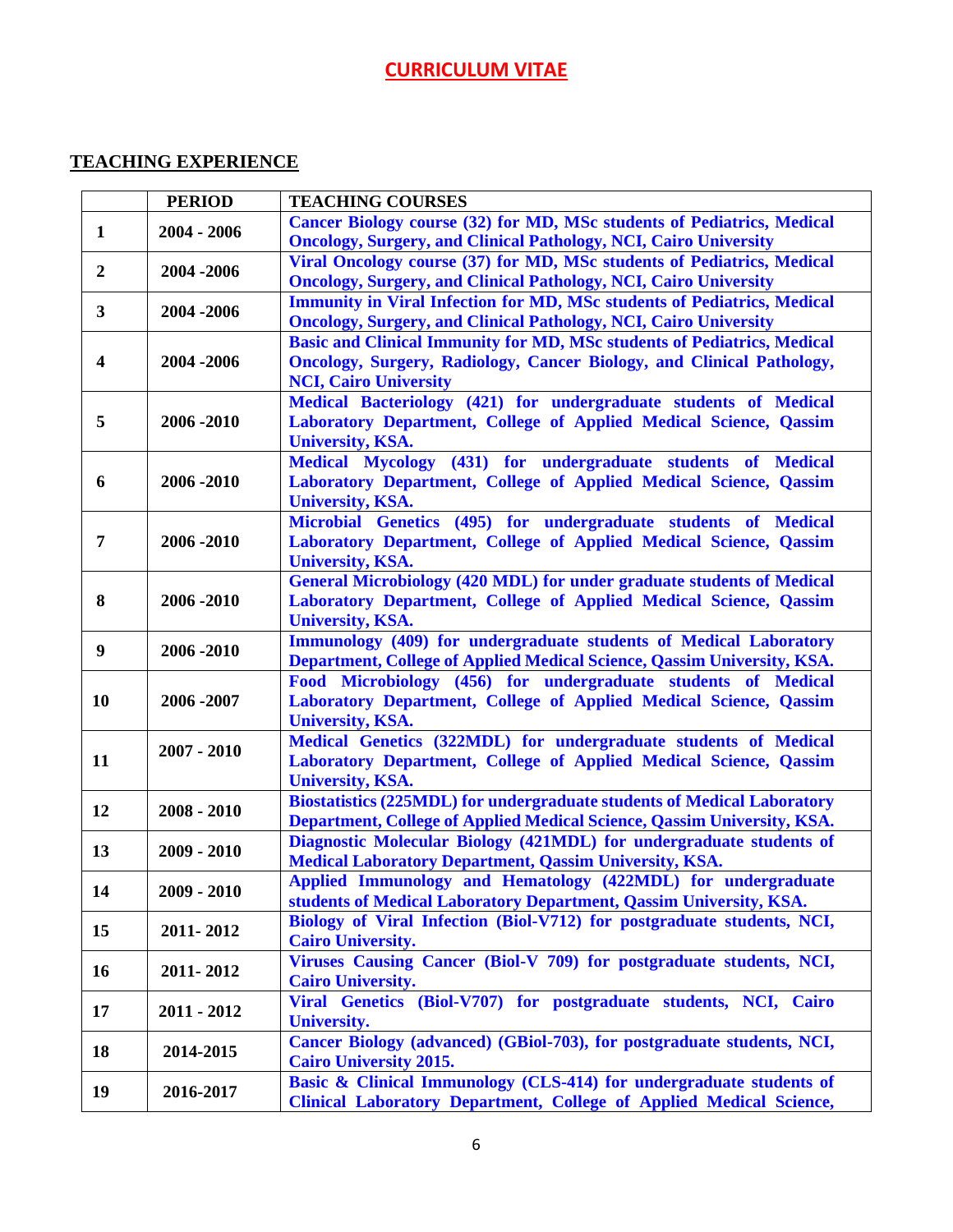|    |           | <b>AlQurayyat, Jouf University, KSA.</b>                                                                                                                                                 |
|----|-----------|------------------------------------------------------------------------------------------------------------------------------------------------------------------------------------------|
| 20 | 2016-2018 | Basic & Clinical Virology (CLS-415) for undergraduate students of<br>Clinical Laboratory Department, College of Applied Medical Science,<br><b>AlQurayyat, Jouf University, KSA.</b>     |
| 21 | 2016-2018 | Clinical Mycology (CLS-312) for undergraduate students of Clinical<br>Laboratory Department, College of Applied Medical Science, AlQurayyat,<br><b>Jouf University, KSA.</b>             |
| 22 | 2017-2018 | Medical Genetics (CLS-453) for undergraduate students of Clinical<br><b>Laboratory Department, College of Applied Medical Science, AlQurayyat,</b><br><b>Jouf University, KSA.</b>       |
| 23 | 2017-2018 | General Pathology (CLS-325) for undergraduate students of Clinical<br><b>Laboratory Department, College of Applied Medical Science, AlQurayyat,</b><br><b>Jouf University, KSA.</b>      |
| 24 | 2017-2018 | Cytopathology (CLS-422) for undergraduate students of Clinical<br><b>Laboratory Department, College of Applied Medical Science, AlQurayyat,</b><br><b>Jouf University, KSA.</b>          |
| 25 | 2019-2020 | <b>Physiology</b> (PHYS-211) for undergraduate students of Clinical Laboratory<br>Department, College of Applied Medical Science, AlQurayyat, Jouf<br><b>University, KSA.</b>            |
| 26 | 2019-2020 | Essentials of Anatomy and Physiology (CLS-221) for undergraduate<br>students of Clinical Laboratory Department, College of Applied Medical<br>Science, AlQurayyat, Jouf University, KSA. |

### **LIST OF PUBLICATIONS**

| <b>Citation indices</b>                                                                                                                                                                                                                                                    | <b>All</b>                                                                        | <b>Since 2014</b> |             |
|----------------------------------------------------------------------------------------------------------------------------------------------------------------------------------------------------------------------------------------------------------------------------|-----------------------------------------------------------------------------------|-------------------|-------------|
| <b>Citations</b>                                                                                                                                                                                                                                                           | 300                                                                               | 176               |             |
| h-index                                                                                                                                                                                                                                                                    | <b>10</b>                                                                         |                   |             |
| i10-index                                                                                                                                                                                                                                                                  | <b>10</b>                                                                         | 6                 |             |
| <b>LIST OF PUBLICATIONS</b>                                                                                                                                                                                                                                                |                                                                                   | <b>CITED</b>      | <b>YEAR</b> |
|                                                                                                                                                                                                                                                                            | Influence of some methylated hepatocarcinogenesis-related genes                   |                   |             |
| on the response to antiviral therapy and development of fibrosis in chronic                                                                                                                                                                                                |                                                                                   |                   |             |
| hepatitis C patients<br>Waleed S. Mohamed, Mohammed H. Saiem Al-Dahr, Dalia A. Omran, Zeinab F.<br>Abdullah, Yasmin M. Saad, Suzan A. Elmasry, Hassnaa E. Shaban, Mohamed N.<br><b>Ibrahim</b><br>Clinical and Molecular Hepatology, pub online in $22^{nd}$ October, 2019 |                                                                                   |                   | 2019        |
|                                                                                                                                                                                                                                                                            | Monitoring the Treatment of Hepatitis C Viral Infection by Molecular              |                   |             |
| <b>Techniques</b><br>WS Mohamed, M Nabil, MHS Al-Dahr, A Haridi, EK Abdalhabib,<br>Journal of Biosciences and Medicines 7 (11), 91-100                                                                                                                                     |                                                                                   |                   | 2019        |
|                                                                                                                                                                                                                                                                            | "Profiling 6 Major Human Herpes Viruses Infections in Pediatric Cancer            |                   |             |
| <b>Patients at the National Cancer Institute, Egypt''</b>                                                                                                                                                                                                                  |                                                                                   |                   | 2020        |
|                                                                                                                                                                                                                                                                            | Samah Aly loutfy; Waleed Seif El-Din Mohamed; Manar M Moneer; Sara Ahmed Kassem;  |                   |             |
|                                                                                                                                                                                                                                                                            | Zeinab Fathy Abdullah; Nasra Fathy Abdel Fattah; Mohamed El Wakil; Mohamed Fawzy. |                   |             |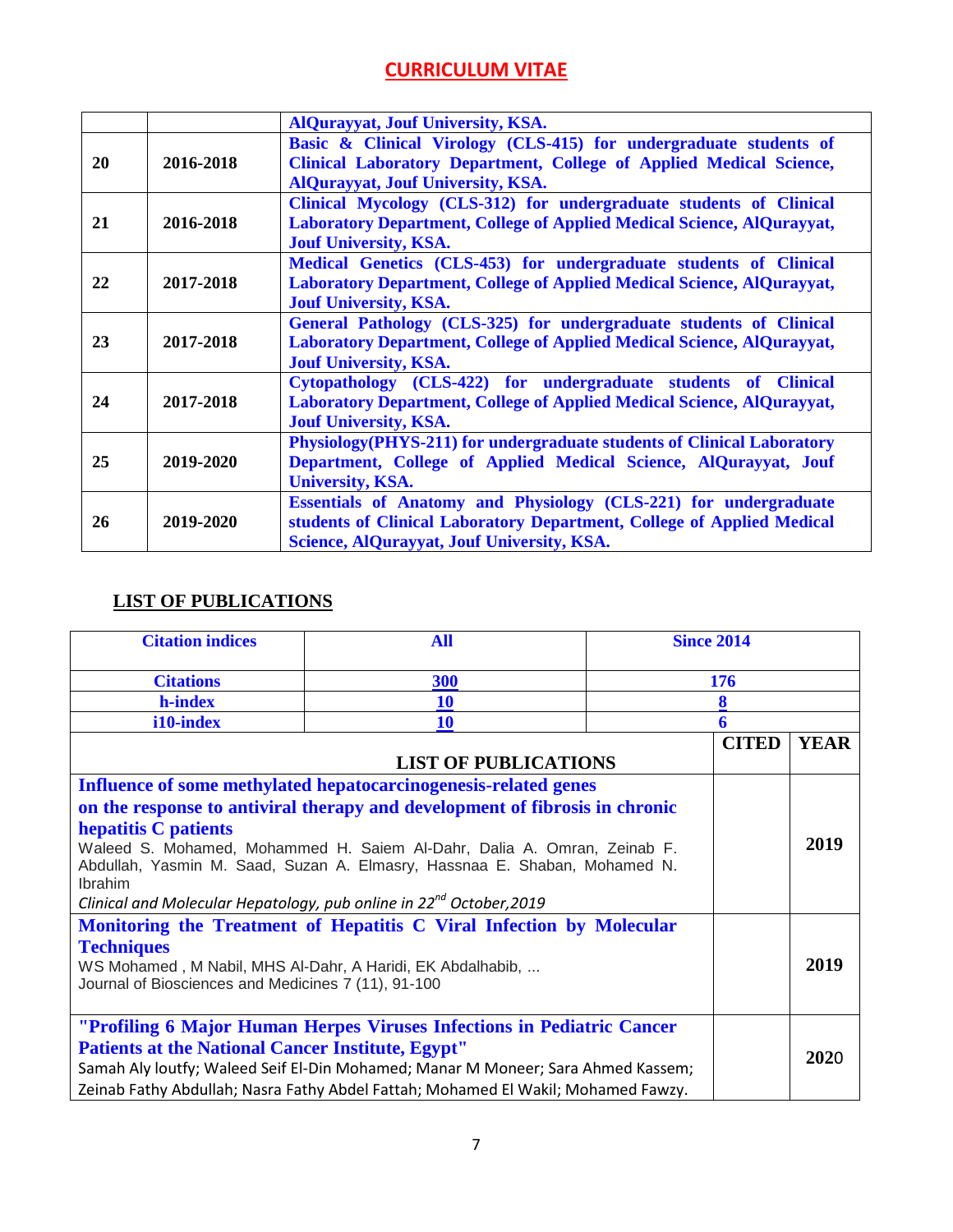| Accepted for publication in Archives of Virology                                                                                                               |    |      |
|----------------------------------------------------------------------------------------------------------------------------------------------------------------|----|------|
|                                                                                                                                                                |    |      |
|                                                                                                                                                                |    |      |
| Prevalence of Human Herpes Virus-6 (HHV-6) among Chronic HCV                                                                                                   |    |      |
| <b>Patients.</b>                                                                                                                                               |    |      |
| Waleed S. Mohamed Mohamed Nabil, Waleed Abo Soad, Omar Alfarouk, Abdelbaset                                                                                    |    | 2018 |
| Mohamed Elasbali, Mohammed H Saiem Al-Dahr.                                                                                                                    |    |      |
| Saudi Journal of Pathology and Microbiology (SJPM) 3 (Iss-10), 369-377                                                                                         |    |      |
| Perception and Knowledge toward Breast Cancer Prevention and Early                                                                                             |    |      |
| <b>Detection: A Comparison between Saudi and Sudanese</b>                                                                                                      |    |      |
| Hussain Gadelkarim Ahmed Abdelbaset Mohamed Elasbali, Mohammed H. Saiem Al-                                                                                    |    | 2018 |
| Dahr, Dina Alshammari, Ziad Al-Onzi, Shawgi A. Elsiddig, Waleed S. Mohamed,                                                                                    |    |      |
| <b>Mohamed Nabil</b>                                                                                                                                           |    |      |
| Saudi Journal of Medical and Pharmaceutical Sciences 4 (Iss-10), 1170-1179                                                                                     |    |      |
| <b>Editor's perspective: How rare is rare?</b>                                                                                                                 |    |      |
| Emad Shash, Heba M Elzawahry, Magdy M Saber, Nadia M Mokhtar, Nelly H Alieldin,                                                                                |    |      |
| Ahmed A Zeeneldin, Ibrahim A Seif El-Din, Sara A Frag, Mohamed A Samra, Hossam                                                                                 |    |      |
| K Mahmoud, Thoraya M Abdelhamid, Azza M Kamel, Hussein Khaled, Sarah A Farag,<br>Hamdy A Azim, Nermine S Kamal, Rafaat A Malak, Mohamed S Zaghloul, Ahmed      |    |      |
| Abdelmabood Zeeneldin, Mohamed Ramadan, Ayman Abdelsamee Gaber, Fatma                                                                                          |    |      |
| Mohamed Taha, Wafaa H El-Metnawy, Mervat M Mattar, Yasser H El-Nahass, Ahmad                                                                                   |    |      |
| R Hamed, Hamdy Azim, Hatem A Azim, Mohammad A Mohammad, Zakaria Y Abd                                                                                          |    |      |
| Elmageed, Abdel-Hady A Abdel-Wahab, As Bastawisy, Rm Gaafar, Ss Eisa, Mh Helal,                                                                                |    |      |
| Mohamed Amgad, Rabab Gaafar, Safaa M Ramadan, Tamer M Fouad, Valentina                                                                                         |    | 2017 |
| Summa, Francesco Lo-Coco, Simona Bassi, Emilia Cocorocchio, Fedro Alessandro                                                                                   |    |      |
| Peccatori, Mohamed Saad Zaghloul, Alaa El-Haddad, Salah Abdel Hady, Thoraya                                                                                    |    |      |
| Abdelhamid, Mohamed Samra, Hanan Ramadan, Nadia Mokhtar, Bernard Escudier,                                                                                     |    |      |
| Mostafa M El-Serafi, Abeer A Bahnassy, Nasr M Ali, Abdel-Rahman N Zekri, Rabab M                                                                               |    |      |
| Gaafar, Abeer A Bahnassy, Ibrahim Abdelsalam, Fedro A Peccatori, Nicholas Pavlidis,                                                                            |    |      |
| AA Zeeneldin, AM Mohamed, HA Abdel, WT Abodeef, Inas Elattar, Fausto R Loberiza,<br>Apar Kishor Ganti, Hk Mahmoud, Am El-Haddad, Oa Fahmy, A Sultan, Tony Mok, |    |      |
| Mohamed E Emara, Rabab M Gaafar, Osama El Malt, Giancarlo Pruneri, Paola R                                                                                     |    |      |
| Raviele, Waleed S Mohamed, Ehab Elsedewy.                                                                                                                      |    |      |
| Journal of the Egyptian National Cancer Institute Vol (29), issue 2, 67.                                                                                       |    |      |
| Influence of two promising products (Silibinin and trans-retinoic acid) on                                                                                     |    |      |
| Immunophenotypic characterization of leukemic cells propagated ex-vivo                                                                                         |    |      |
| WS Mohamed, AM Ashmawy, FS Abdel Rahman, MA Amer, M Rauf,                                                                                                      |    | 2017 |
| International Journal of Current Research 9 (03), 47988-47993                                                                                                  |    |      |
| <b>Significance</b><br>of Progenitor<br><b>Prognostic</b><br><b>Cell</b><br><b>CD34/CD38</b><br><b>Markers</b>                                                 |    |      |
| <b>Expression in Acute Myeloid Leukemia (AML) Egyptian Patients</b>                                                                                            |    |      |
| N Mostafa, RA Rashed, WS Mohamed, HE Shafik                                                                                                                    |    | 2016 |
| Cancer Biology 6 (2)                                                                                                                                           |    |      |
| <b>Ex-vivo activation of Dendritic Cells isolated from Breast cancer Patients</b>                                                                              |    |      |
| ME El-Houseinia, EZ Kandeelb, AH El-Habashyd, AR El-Shehabye,                                                                                                  |    | 2015 |
| Asian Journal of Bio-Medical Research (ISSN: 2454-6275) 1 (1), 3-9                                                                                             |    |      |
| Methylation of multiple genes in hepatitis C virus associated hepatocellular                                                                                   |    |      |
| carcinoma                                                                                                                                                      |    |      |
| 27<br>ARN Zekri, AA Bahnasy, WS Mohamed, DH El-Dahshan, FT Ali,                                                                                                |    | 2014 |
| Journal of advanced research 5 (1), 27-40                                                                                                                      |    |      |
| Dynamic interplay between CXCL levels in chronic hepatitis C patients                                                                                          | 10 | 2013 |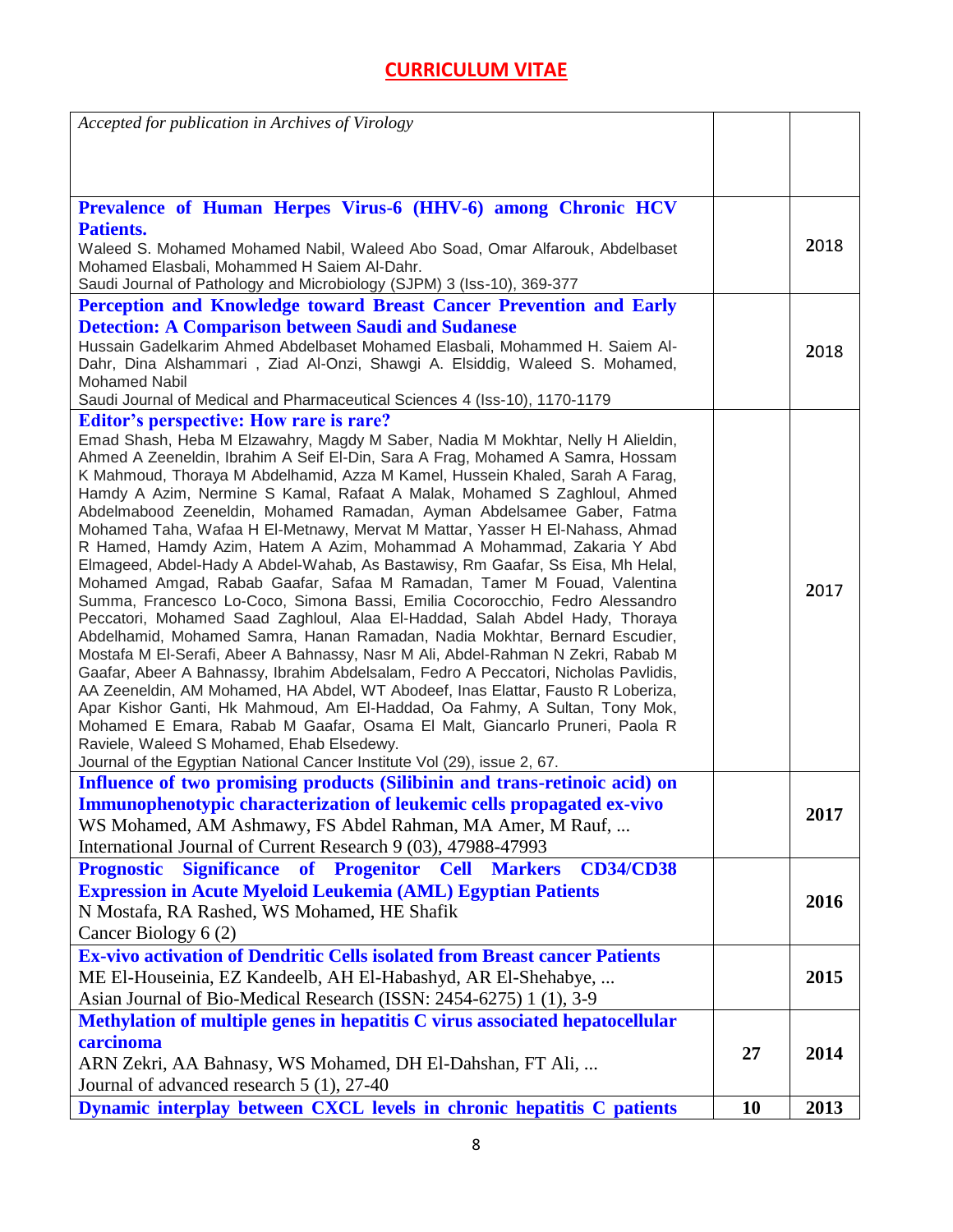| ARN Zekri, AA Bahnassy, WS Mohamed, HMA EL-Din, HI Shousha,<br>Virology journal $10(1)$ , $218$<br>Epstein-Barr virus and breast cancer: epidemiological and molecular<br>study on Egyptian and Iraqi women<br>2012<br>34<br>ARN Zekri, AA Bahnassy, WS Mohamed, FA El-Kassem, SJ El-Khalidi,<br>Journal of the Egyptian National Cancer Institute 24 (3), 123-131<br>Association of Interleukin-18 with Sustained Virological Response (SVR)<br>To Interferon Therapy in Patients with Chronic Liver Diseases<br>WS Mohamed, SA Loutfy, AA Mohamed, M Amer<br>$\mathbf{1}$<br>2012<br>Life Science Journal 9 (4)<br>Prospective Study for CMV Detection in Cancer Patients: Comparison<br>between PCR, Antigenemia, and Serological Assays<br>$\mathbf{1}$<br>2012<br>WS Mohamed, SA Loutfy, RA Rashed, NM ElAzhary, MM Amer<br>Life Science Journal 9 (4) |
|-------------------------------------------------------------------------------------------------------------------------------------------------------------------------------------------------------------------------------------------------------------------------------------------------------------------------------------------------------------------------------------------------------------------------------------------------------------------------------------------------------------------------------------------------------------------------------------------------------------------------------------------------------------------------------------------------------------------------------------------------------------------------------------------------------------------------------------------------------------|
|                                                                                                                                                                                                                                                                                                                                                                                                                                                                                                                                                                                                                                                                                                                                                                                                                                                             |
|                                                                                                                                                                                                                                                                                                                                                                                                                                                                                                                                                                                                                                                                                                                                                                                                                                                             |
|                                                                                                                                                                                                                                                                                                                                                                                                                                                                                                                                                                                                                                                                                                                                                                                                                                                             |
|                                                                                                                                                                                                                                                                                                                                                                                                                                                                                                                                                                                                                                                                                                                                                                                                                                                             |
|                                                                                                                                                                                                                                                                                                                                                                                                                                                                                                                                                                                                                                                                                                                                                                                                                                                             |
|                                                                                                                                                                                                                                                                                                                                                                                                                                                                                                                                                                                                                                                                                                                                                                                                                                                             |
|                                                                                                                                                                                                                                                                                                                                                                                                                                                                                                                                                                                                                                                                                                                                                                                                                                                             |
|                                                                                                                                                                                                                                                                                                                                                                                                                                                                                                                                                                                                                                                                                                                                                                                                                                                             |
|                                                                                                                                                                                                                                                                                                                                                                                                                                                                                                                                                                                                                                                                                                                                                                                                                                                             |
|                                                                                                                                                                                                                                                                                                                                                                                                                                                                                                                                                                                                                                                                                                                                                                                                                                                             |
|                                                                                                                                                                                                                                                                                                                                                                                                                                                                                                                                                                                                                                                                                                                                                                                                                                                             |
|                                                                                                                                                                                                                                                                                                                                                                                                                                                                                                                                                                                                                                                                                                                                                                                                                                                             |
|                                                                                                                                                                                                                                                                                                                                                                                                                                                                                                                                                                                                                                                                                                                                                                                                                                                             |
|                                                                                                                                                                                                                                                                                                                                                                                                                                                                                                                                                                                                                                                                                                                                                                                                                                                             |
| The role of cyclins and cyclin dependent kinases in development and                                                                                                                                                                                                                                                                                                                                                                                                                                                                                                                                                                                                                                                                                                                                                                                         |
| progression of hepatitis C virus-genotype 4-associated hepatitis and                                                                                                                                                                                                                                                                                                                                                                                                                                                                                                                                                                                                                                                                                                                                                                                        |
| hepatocellular carcinoma<br>8<br>2011                                                                                                                                                                                                                                                                                                                                                                                                                                                                                                                                                                                                                                                                                                                                                                                                                       |
| AA Bahnassy, ARN Zekri, SA Loutfy, WS Mohamed, AA Moneim,                                                                                                                                                                                                                                                                                                                                                                                                                                                                                                                                                                                                                                                                                                                                                                                                   |
| Experimental and molecular pathology 91 (2), 643-652                                                                                                                                                                                                                                                                                                                                                                                                                                                                                                                                                                                                                                                                                                                                                                                                        |
| Role of urinary tract bacterial infection in the process of bladder                                                                                                                                                                                                                                                                                                                                                                                                                                                                                                                                                                                                                                                                                                                                                                                         |
| carcinogenesis (molecular and biochemical studies)<br>3<br>2011                                                                                                                                                                                                                                                                                                                                                                                                                                                                                                                                                                                                                                                                                                                                                                                             |
| AM Ashmawey, WS Mohamed, IM Abdel-Salam, SM El-Gendy, AI Ali,                                                                                                                                                                                                                                                                                                                                                                                                                                                                                                                                                                                                                                                                                                                                                                                               |
| Asian Journal of Medical Sciences 2 (1), 31-40<br>Disease progression from chronic hepatitis C to cirrhosis<br>and                                                                                                                                                                                                                                                                                                                                                                                                                                                                                                                                                                                                                                                                                                                                          |
| hepatocellular carcinoma is associated with repression of interferon                                                                                                                                                                                                                                                                                                                                                                                                                                                                                                                                                                                                                                                                                                                                                                                        |
| 8<br>2010<br>regulatory factor-1                                                                                                                                                                                                                                                                                                                                                                                                                                                                                                                                                                                                                                                                                                                                                                                                                            |
| ARN Zekri, RAN Moharram, WS Mohamed, AA Bahnassy, HMA El-Din,                                                                                                                                                                                                                                                                                                                                                                                                                                                                                                                                                                                                                                                                                                                                                                                               |
| European journal of gastroenterology & hepatology 22 (4), 450-456                                                                                                                                                                                                                                                                                                                                                                                                                                                                                                                                                                                                                                                                                                                                                                                           |
| <b>Presence of Simian Virus 40 DNA Sequences in Egyptian Patients with</b>                                                                                                                                                                                                                                                                                                                                                                                                                                                                                                                                                                                                                                                                                                                                                                                  |
| lymphoproliferative disorders<br>2010                                                                                                                                                                                                                                                                                                                                                                                                                                                                                                                                                                                                                                                                                                                                                                                                                       |
| WS Mohamed, MA Samra, MA Fawzy                                                                                                                                                                                                                                                                                                                                                                                                                                                                                                                                                                                                                                                                                                                                                                                                                              |
| International Journal of Health Sciences 1 (1)                                                                                                                                                                                                                                                                                                                                                                                                                                                                                                                                                                                                                                                                                                                                                                                                              |
| Serum levels of soluble Fas, soluble tumor necrosis factor-receptor II,                                                                                                                                                                                                                                                                                                                                                                                                                                                                                                                                                                                                                                                                                                                                                                                     |
| interleukin-2 receptor and interleukin-8 as<br>early predictors<br><b>of</b>                                                                                                                                                                                                                                                                                                                                                                                                                                                                                                                                                                                                                                                                                                                                                                                |
| hepatocellular carcinoma in Egyptian patients with hepatitis C virus<br>42<br>2010                                                                                                                                                                                                                                                                                                                                                                                                                                                                                                                                                                                                                                                                                                                                                                          |
| genotype-4                                                                                                                                                                                                                                                                                                                                                                                                                                                                                                                                                                                                                                                                                                                                                                                                                                                  |
| ARN Zekri, HMA El-Din, AA Bahnassy, NA Zayed, WS Mohamed,                                                                                                                                                                                                                                                                                                                                                                                                                                                                                                                                                                                                                                                                                                                                                                                                   |
| Comparative hepatology 9 (1), 1                                                                                                                                                                                                                                                                                                                                                                                                                                                                                                                                                                                                                                                                                                                                                                                                                             |
| Assessment of the proliferative marker ki-67 and p53 protein expression in                                                                                                                                                                                                                                                                                                                                                                                                                                                                                                                                                                                                                                                                                                                                                                                  |
| HBV-and HCV-related hepatocellular carcinoma cases in Egypt<br>2008<br>12                                                                                                                                                                                                                                                                                                                                                                                                                                                                                                                                                                                                                                                                                                                                                                                   |
| WS Mohamed, MM Omar, TM Khayri, IM Fakhr<br>International journal of health sciences 2 (1), 27                                                                                                                                                                                                                                                                                                                                                                                                                                                                                                                                                                                                                                                                                                                                                              |
| P1-107: Evaluation of Simian Virus-40 as a biological prognostic factor in                                                                                                                                                                                                                                                                                                                                                                                                                                                                                                                                                                                                                                                                                                                                                                                  |
| 2007<br>$\mathbf{1}$<br>egyptian patients with malignant pleural mesothelioma                                                                                                                                                                                                                                                                                                                                                                                                                                                                                                                                                                                                                                                                                                                                                                               |